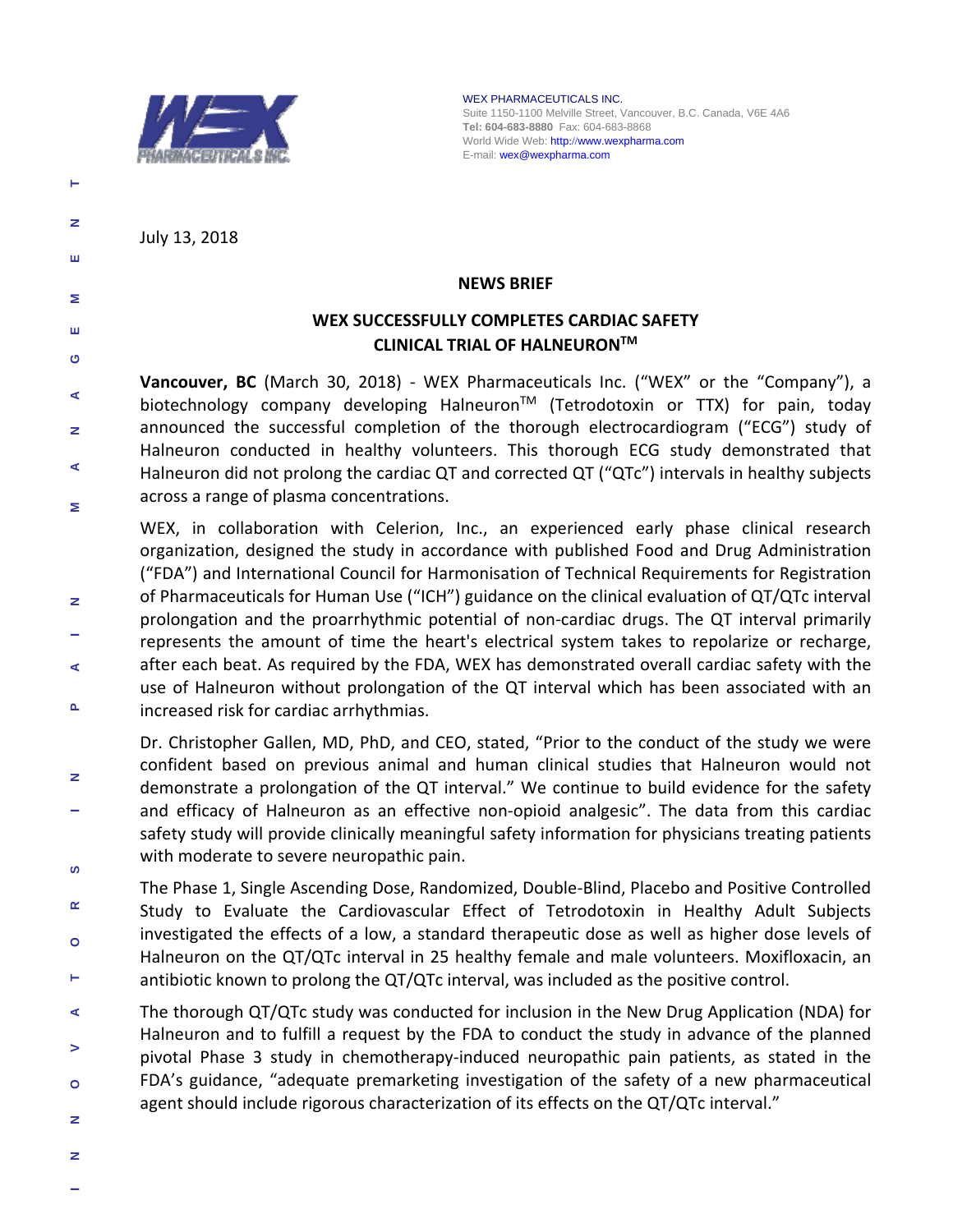### **About Chemotherapy‐Induced Neuropathic Pain**

Chemotherapy‐induced neuropathic (CINP) is a major dose‐limiting side effect of many chemotherapeutic agents, including vincristine, paclitaxel, cisplatin, oxaliplatin, bortezomib, and ixabepilone. Chemotherapy‐induced peripheral neuropathy commonly occurs in 30 to 100% of patients depending on the type of chemotherapy, duration, intensity, and combination of chemotherapeutic agents used. To improve the peripheral neuropathy and the associated pain, the chemotherapy dosing is often either decreased or discontinued, potentially affecting tumor responsiveness, prognosis, and survival. At present, no agents have been shown to effectively prevent or treat CINP.

# **About Halneuron**TM

Halneuron<sup>™</sup> (tetrodotoxin or TTX) is a selective blocker of Nav 1.7 sodium channel and produces analgesia either by decreasing the propagation of action potentials by Na+ channels and/or by blocking ectopic discharges associated with chronic pain.

Halneuron is an injectable formulation of tetrodotoxin, a novel small molecule with action on the peripheral nervous system. Halneuron does not cross the blood brain barrier and is therefore without the common side effects of euphoria, addiction, and tolerance experienced by opioids and other analgesics. Pharmacology studies revealed that TTX is a more potent analgesic than standard analgesic agents such as aspirin, morphine, or meperidine with potential applications in many moderate to severe neuropathic pain conditions.

#### **About WEX Pharmaceuticals Inc.**

WEX Pharmaceuticals Inc. is a late stage drug development company dedicated to the development, manufacture, and commercialization of innovative drug products to treat pain. The Company's principal business strategy is to derive drugs from naturally occurring sources and develop proprietary products for the global market. WEX is a leader in research in the field of sodium channel blockers and has programs in various stages of development based on the Halneuron™ platform. WEX has conducted late stage multinational clinical trials in cancer pain and chemotherapy‐induced neuropathic pain.

# **About Celerion, Inc.**

Celerion, a global leader in early clinical research services, offers a unique combination of medical expertise, clinical operations experience, and scientific excellence that gives our clients the confidence to make fast, accurate decisions about their drug development path. Our services include comprehensive clinical development services from Phase 1‐2b, including patient dose response studies, cardiovascular safety and product labeling studies. In addition, Celerion offers statistics, data management and biostatistics, and bioanalytical services. Our founding mission is to help our clients get their drugs to market quickly, so that they touch the lives of our family, friends and people in need around the world. For more information please visit www.celerion.com.